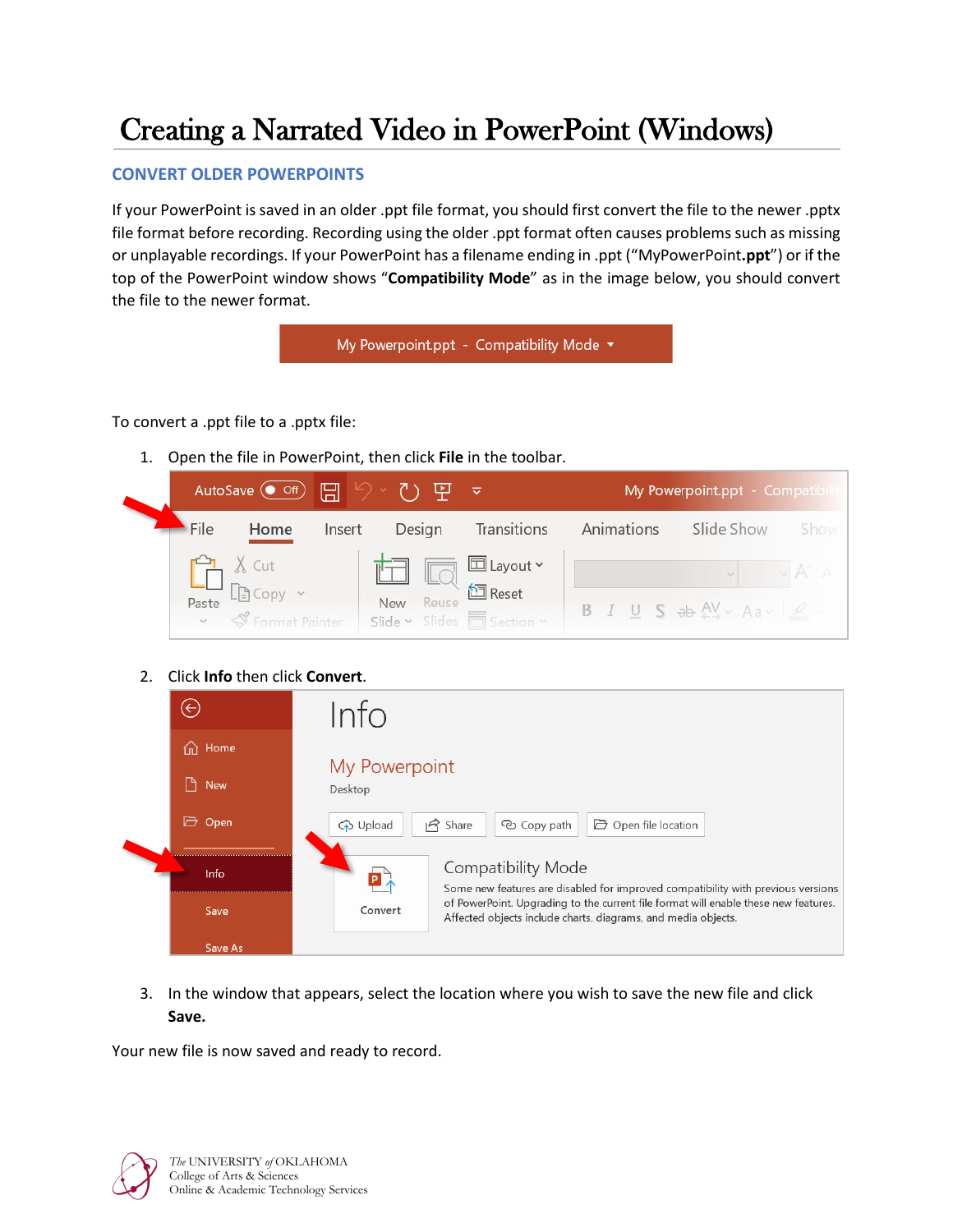## **RECORDING**

- 1) Click the **Record** tab in the ribbon at the top of PowerPoint.
- 2) To begin recording **from the beginning** of your PowerPoint slides, or **from the current slide**, click the appropriate icon.
- 3) To export your recorded presentation as a video file, click **Export to Video** (more on this below.)



Click the icon for **From the Beginning**, or **From Current Slide** to initiate the recording view in PowerPoint. Recording does **not** begin immediately. In recording view, you can see recording controls, your slides, your notes, and your webcam feed if you have a webcam.

In the toolbar at the top of the recording screen:



- 1) **Edit** returns you to the main PowerPoint editing screen.
- 2) The **red record button** begins recording with a countdown.
- 3) The **time indicators** show how much recording time has elapsed. The number on the left indicates recording time for the current slide. The number on the right indicates total recording time for this presentation.
- 4) The **camera and microphone icons** enable/disable webcam video recording and audio recording. NOTE: There may be slight delay after clicking the icon before the device is available.
- 5) Clicking the **three dots** opens a menu that allows you to select your camera and/or microphone, as well as delete recordings on the current slide or all slides.
- 6) **Export** allows you to export your recording as a video file.

In the toolbar at the bottom of the recording screen:



- 1) Markup tools, from left to right: Laser Pointer, Eraser, Pen, Highlighter
- 2) Colors for the markup tools (except Laser Pointer which is always red)
- 3) Webcam control to show or blur the background behind the webcam subject

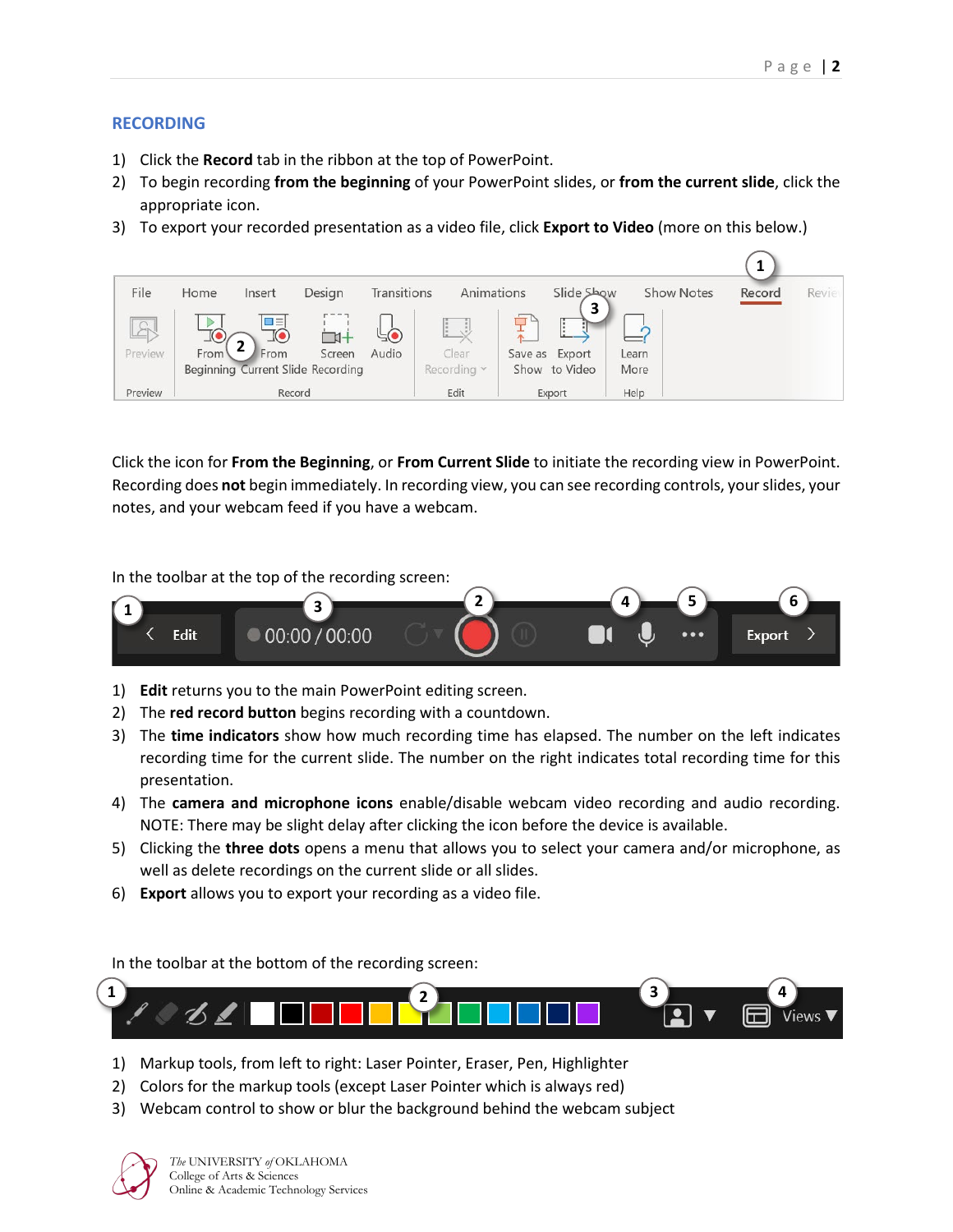- 4) Click **Views** to change between different presentation recording views:
	- Teleprompter Notes are large, centered, and placed above slides.
	- Presenter Current slide is large, next slide and notes are visible to the side.
	- Slide Only the current slide is shown.

# **RECORDING NARRATION**

1) When you are ready to record, click the **Record** button in the toolbar at the top of the screen. There will be a countdown from three, then recording will begin.

Be sure to leave 1-2 seconds of silence at the beginning **and** end of the narration for each slide. This will help prevent your words from being cut off in the recording.

If your PowerPoint includes embedded video and you will be exporting your PowerPoint as a video, you must click on the video to start playback. Click on the video again to end video playback. **If you do not click on the video to begin and end playback, the video will not appear in the exported video.**

You can use arrow keys to advance through the slides. Recording will continue as you advance through slides.

# **Please note that narration will not be recorded during animations and slide transitions.**

- 2) You can pause recording at any time. While recording is paused, the pause button will show as a Play button. To resume recording, click this Play button.
- 3) Click the Stop button to stop recording.

PowerPoint will not allow you to advance to a slide that already has a recording. This is to prevent accidentally recording over a previous recording. For this same reason, PowerPoint will also not allow you to move backwards through slides while recording.

4) To re-record a slide, click the Retake button. A small menu will appear giving you the option to retake a recording on just the current slide or all slides. Recording will begin with a countdown from three.

If you select to retake video on just the current slide, PowerPoint will not allow you to advance to the next slide, even if the next slide does not have a recording.

When you are finished recording, click **Edit** to return to the main PowerPoint editing screen. Although you can export your recording directly from the recording view, it is highly recommended that you verify that you are satisfied with your recordings before exporting.





**2 3**

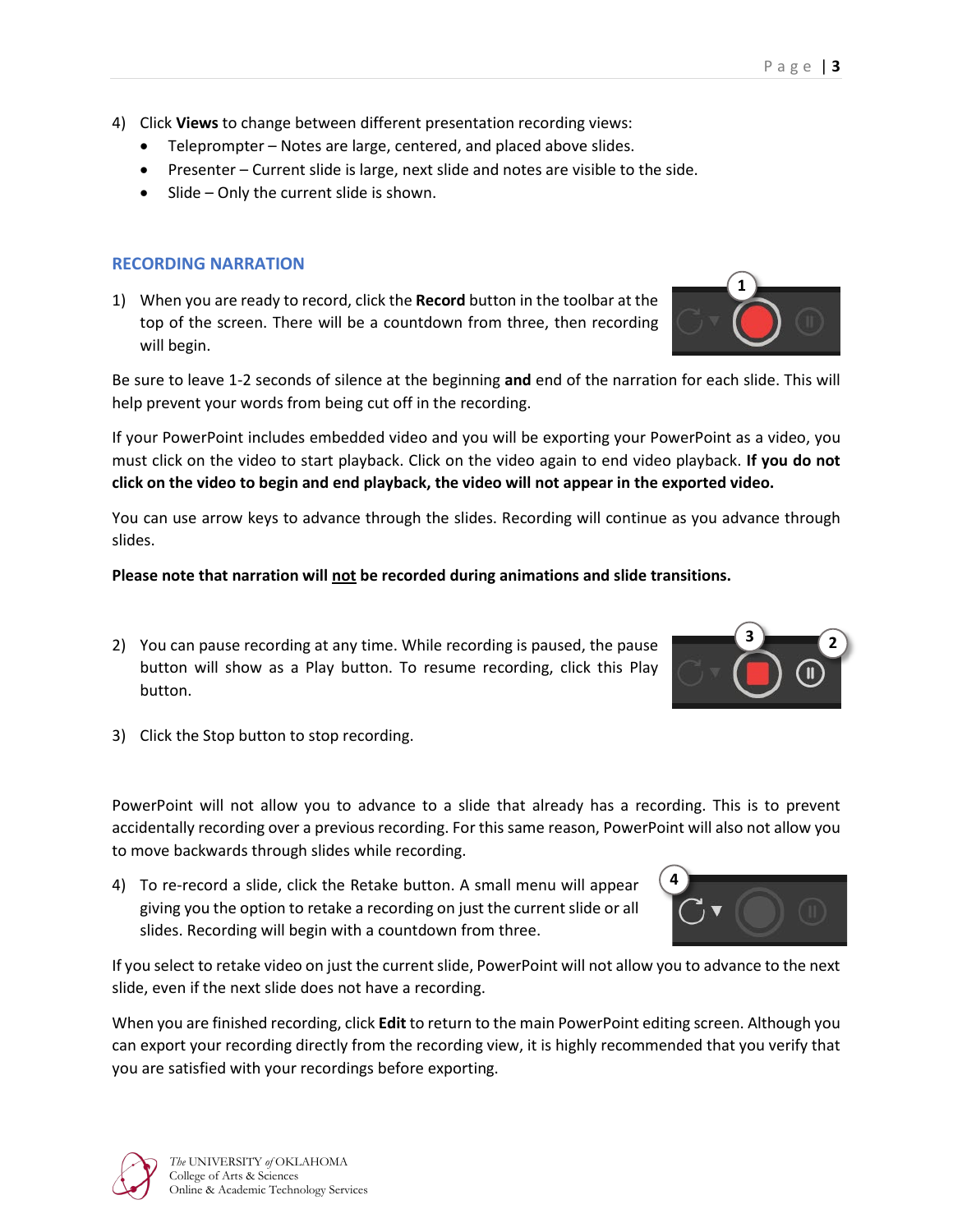### **VERIFYING RECORDINGS**

Be sure to listen to at least one slide recording to verify the quality of the recording, and check that each slide has a recording.

#### **TO LISTEN TO A RECORDING:**

From the Record tab of the main PowerPoint toolbar, click **Preview** to begin playback from the currently selected slide.



#### **TO CHECK THAT EACH SLIDE HAS A RECORDING:**

Check that each slide has narration and timing recorded. The easiest way to do this is to click the **View** tab, then click **Slide Sorter** to see all slides at once.



Each slide should have a speaker icon  $(\circ)$ in the lower-right corner, or a thumbnail image if you used a webcam during recording. There should also be a time indicating the length of the recording for that slide.



When you are satisfied with your recorded narration, you can export the entire narrated presentation as a video file or use OneDrive to embed the narrated PowerPoint in Canvas (to use OneDrive, see our guide located at: [http://ou.edu/cas/online/academic-technology/narrated-powerpoint-lectures\)](http://ou.edu/cas/online/academic-technology/narrated-powerpoint-lectures)